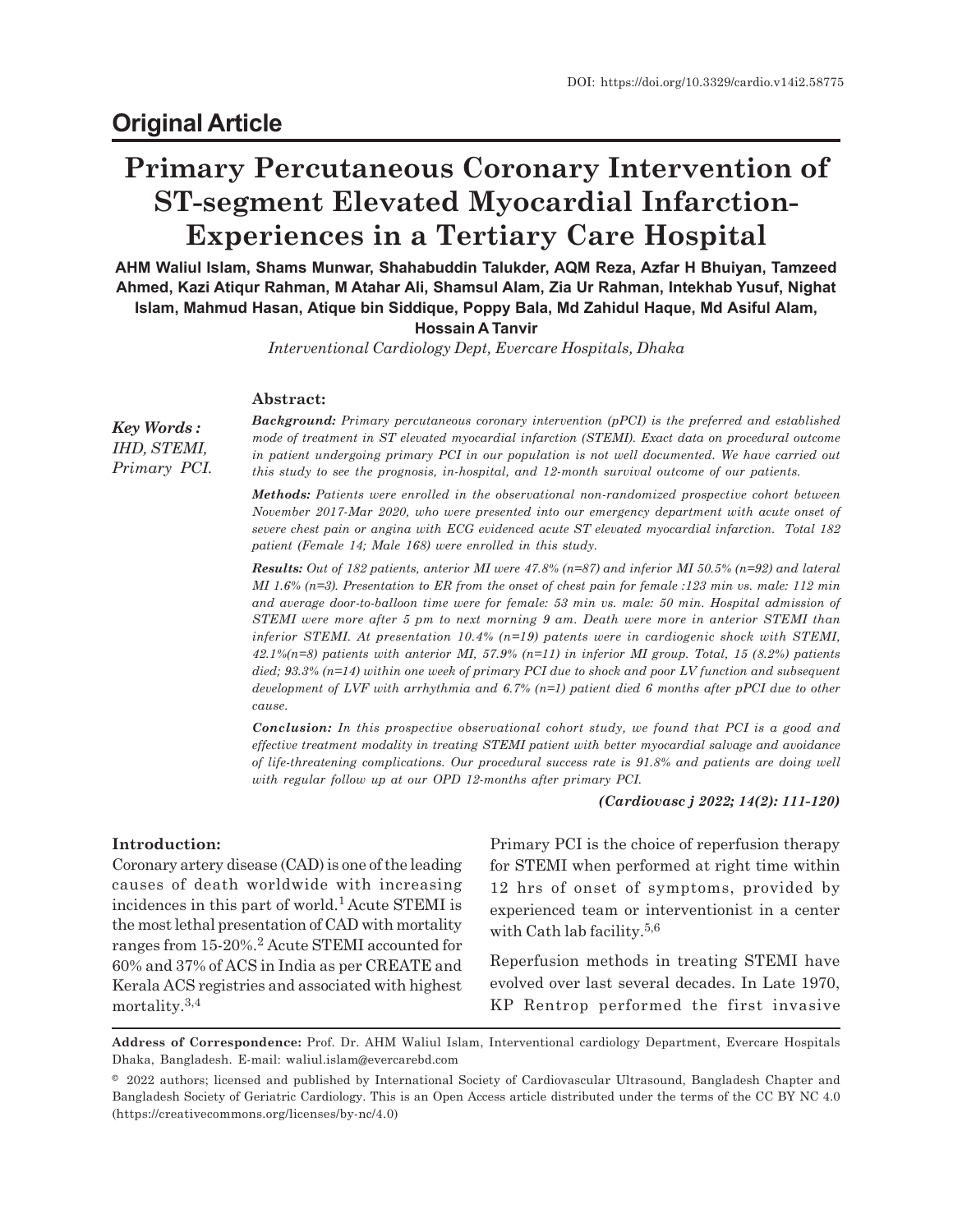reperfusion therapy using mechanical recanalization during coronary angiography.<sup>7</sup> The first trial of intracoronary Streptokinase uses in the 1980 showed reduction of infarct size with decrease mortality.8,9 In 1990 return of primary angioplasty in managing STEMI. Selection of an ideal reperfusion therapy, whether it be primary PCI, fibrinolysis or pharmacoinvasive are of paramount importance in the successful management of patients with STEMI.

Chosen reperfusion thrombolysis or PCI should establish in the first 12 hrs. from symptoms onset. In patient transferred to a PCI capable hospital, the delay should be maximum 120 mins after diagnosis made. When the delay is greater than 120 min, there is no benefit of primary PCI over thrombolysis.10 Time to reperfusion with primary PCI has positive impact in terms of mortality and morbidity. Increasing door to balloon time to be related to increased mortality.

Bangladesh, a densely populated country, with many of the patient of ST-elevated MI died before reaching the hospital. Although, pharmacoinvasive reperfusion is the mainstay of treatment of acute ST-segment elevated Myocardial infarction (STEMI) patient, many of the center with Cath lab facilities are doing primary PCI. Our center, a tertiary care multidisciplinary hospital, doing primary PCI round the clock 24/7 days in a week.

Exact data, on procedural success, relationship to chest pain to presentation, door to balloon time, vessel or territory involvement with the mortality and morbidity not clearly known. Therefore, we have carried out the observation cohort study to see overall survival outcome of primary PCI in STEMI patients in our population.

#### **Study Methods:**

We conducted this prospective observational study, at our center, a tertiary care hospital opens round the clock 24/7 for primary PCI services for STEMI patient admitted from November 2017-Mar 2020. Patient were excluded if emergency cardiac surgery for STEMI related mechanical complications or patient on long peritoneal or hemodialysis or died during PCI or refused for primary PCI.

Definitions and Coronary Angiography- The diagnosis of acute myocardial infarction was based on clinical presentations, history of chest pain, increased cardiac biomarkers Troponin-I and 12 lead electrocardiogram findings.<sup>5</sup> Among these patients, the diagnosis of STEMI was made when their ECG shows acute ST elevation of at least 1 mm in two or more contiguous limb leads or 2 mm in precordial leads. The *pPCI* was defined when it is performed in patients within 12 hrs. of onset of STEMI. The culprit artery was determined with ECG changes with evidence of ST-elevation in the affected vascular territory, Echocardiographic wall motion abnormalities and angiographic findings by each operator. Complications like cardiogenic shock or need for IABP, need for emergent CABG, mechanical ventilation or heart failure episodes treated conservatively, clinically significant arrhythmia requiring pacemaker or major bleeding requiring blood transfusion and were excluded from study.

#### **PCI procedures:**

A team of 24 hour on call interventional cardiology performed primary PCI according to standard clinical practice by using standard 6F guide catheter, guide wires, balloon catheters via the Radial and femoral routes. Patient received 5000 unit bolus of heparin, followed by an additional 2000 units during the procedure. Coronary stenting was performed with standard technique, contrast dose left to individual operator discretion. Further, smoothening was done by post-dilatation whenever required. Successful PCI was defined as a visually assessed less than 20-30% residual stenosis with TIMI III distal flow. IVUS was not done. After the *pPCI,* patients were shifted to CCU. Patient were pre-loaded with either Ticagrelor or clopidogrel along with Aspirin and loading and maintenance doses of GPIIb/IIIa receptor blocker abciximab.

#### **Laboratory parameters**

Serum Troponin-I and baseline ECG was done at presentation to ER. Other, routine biochemical test were measured by standard analyzer at our center.

Follow up: Patient was recommended to follow-up in cardiac OPD with ECG, Echo and biochemical test at 3, 6, 9 and 12-months interval. Follow-up data among different variables not included in the current study. Those who were not able to come to hospital were followed up over telephonic questionary of their post PCI status. Financial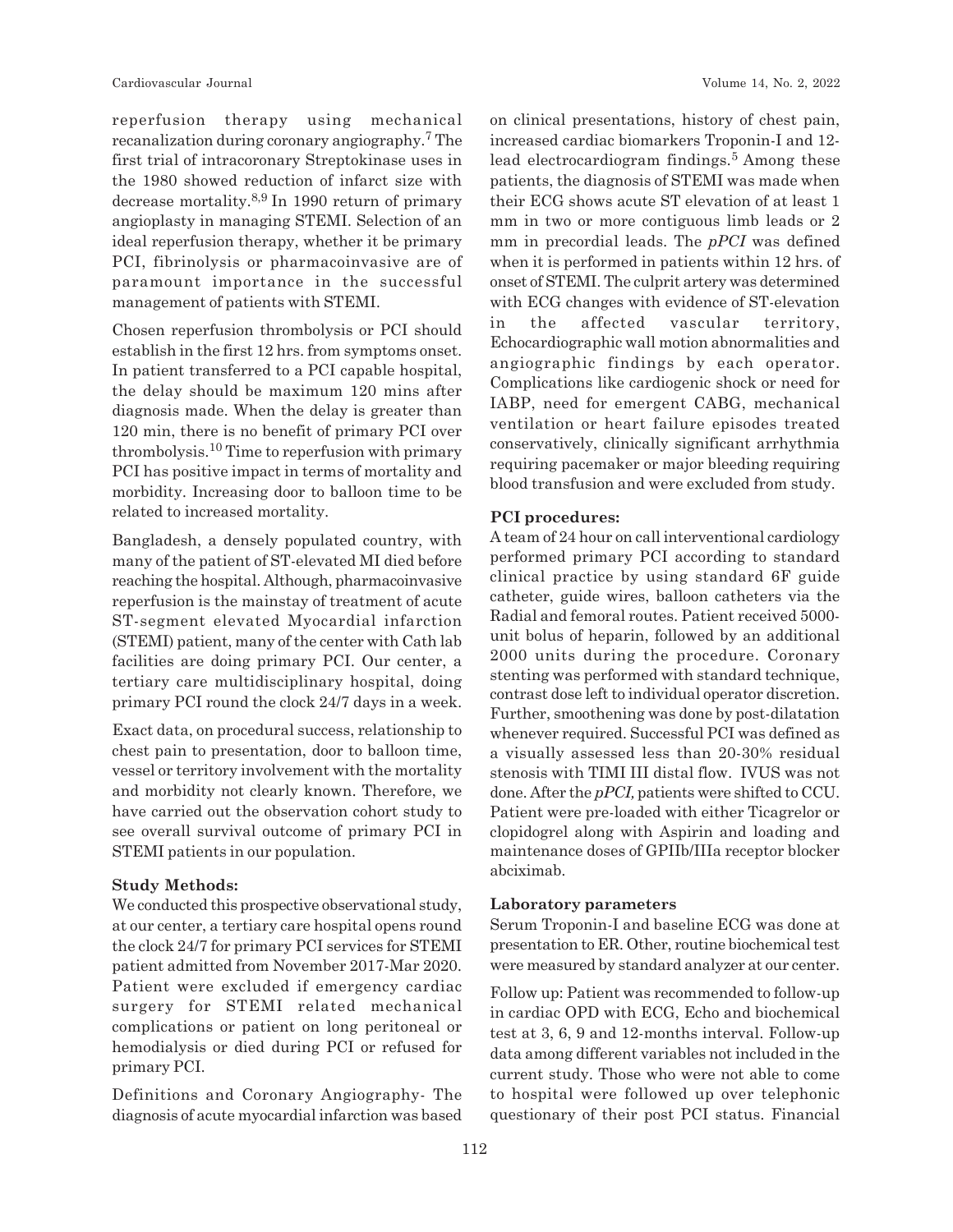expenditure is also a major issue to follow-up at regular interval to index or primary physician.

**Statistics:** Data represented mean ± sd. and percentage distribution. Statistical analysis to justify the clinical significances of the parameters or variables were not done.

#### **Results:**

Total 182 patients with STEMI were enrolled in this prospective observational study. Table I. shows patient profile. Out of 182 patients, female :14 (7.7%) vs. Male: 168 (92.3%). Among, these patient females were more obese (BMI: Female  $27.1 \pm 2.1$ vs. male  $25.8 \pm 4.1$ ) and developed CAD in advance age (Female  $59.1 \pm 13.5$  years vs. Male  $53.7 \pm 10.5$ years). Presentation to ER from the onset of chest pain for female :123 min vs. male: 112 min and average door-to-balloon time were for female: 53 min vs. male: 50 min.

Table II. Shows Pre and Post PCI Serum Troponin I levels, LVEF (%) and contrast used. Cardiac troponin was at presentation (male 3.2 vs. female 1.9) and raised after PCI (male 23.4 vs. female 18.3). Base line Troponin I was higher and LVEF was lower (<40%) in anterior MI, indicating the big area involved in anterior MI than Inferior and Lateral MI. Serum Troponin I level at presentation were for Female: 1.9 vs. Male: 3.2 and post PCI trop-I were for Female: 18.3 vs. Male: 23.4. Serum creatinine level were not much changed after STEMI PCI and averaged used contrast was less than 90 ml. Table III- Shows average size of stent used in different types of STEMI. Average diameter of stents was less than 3.5mm indicating small size vessel in this part of world. Stents used in Inferior wall MI was 3.2 mm, Anterior MI 3.0 mm and Lateral MI 2.6 mm. Table IV- Shows blood sugar, HbA1C and lipid profile and were higher in the studied population. FBS, HbA1C and S. Cholesterol levels were high in the studied group, indicating these are the common contributory factor for STEMI. Medication noncompliance may be the one of the important contributing factors.

| $D$ chosen where $I$ is only to be putted that $I = I \cup I$ . |                  |                  |  |  |
|-----------------------------------------------------------------|------------------|------------------|--|--|
|                                                                 | Female           | Male             |  |  |
| Age (yrs.)                                                      | $59.0 \pm 13.5$  | $53.7 \pm 10.6$  |  |  |
| BMI $(kg/m2)$                                                   | $27.1 \pm 2.1$   | $25.8 \pm 10.4$  |  |  |
| $SBP$ (mmHg)                                                    | $124.0 \pm 17.8$ | $121.0 \pm 2.3$  |  |  |
| $DBP$ (mmHg)                                                    | $73.2 \pm 9.0$   | $75.6 \pm 10.5$  |  |  |
| No. of CAD Risk Factor                                          | $3.0 \pm 1.0$    | $3.0 \pm 1.0$    |  |  |
| Duration of chest pain (min)                                    | $123.6 \pm 46.1$ | $112.4 \pm 43.8$ |  |  |
| Door-to-Balloon time(min)                                       | $53.8 \pm 17.6$  | $50.2 \pm 16.2$  |  |  |

**Table-I** *Demographic Profile of the patients (N=182).*

# Data were presented as Mean ± SD

**Table-II** *Pre - and Post- PCI Serum Trop-I levels, LVEF (%) and amount of contrast used.*

|                                  | Ant MI $(n=86)$ | Inf MI( $n=93$ ) | Lat $MI(n=3)$  |
|----------------------------------|-----------------|------------------|----------------|
| S. Troponin-I level (Pre) ng/ml  | $3.9 \pm 6.3$   | $2.3 \pm 4.5$    | $2.2 \pm 2.5$  |
| S. Troponin-I level (post) ng/ml | $20.7 \pm 1.5$  | $25.1 + 24.1$    | $3.9 \pm 1.5$  |
| LVEF (%) Pre PCI                 | $40.7 \pm 5.9$  | $46.7 \pm 5.4$   | $43.3 \pm 2.8$ |
| LVEF (post Primary PCI)          | $42.4 \pm 5.6$  | $46.7 + 5.3$     | $42.5 \pm 3.5$ |
| S. Creatinine (pre) mg/dl        | $1.23 \pm 0.4$  | $1.22 + 0.4$     | $1.33 \pm .2$  |
| S. Creatinine (post)mg/dl        | $1.4 \pm 0.8$   | $1.25 + 0.4$     | $1.1 \pm .1$   |
| Contrast (ml)                    | $87.38 + 15.6$  | $86.2 + 14.9$    | $75 + 13.2$    |

# Data were presented as Mean ± SD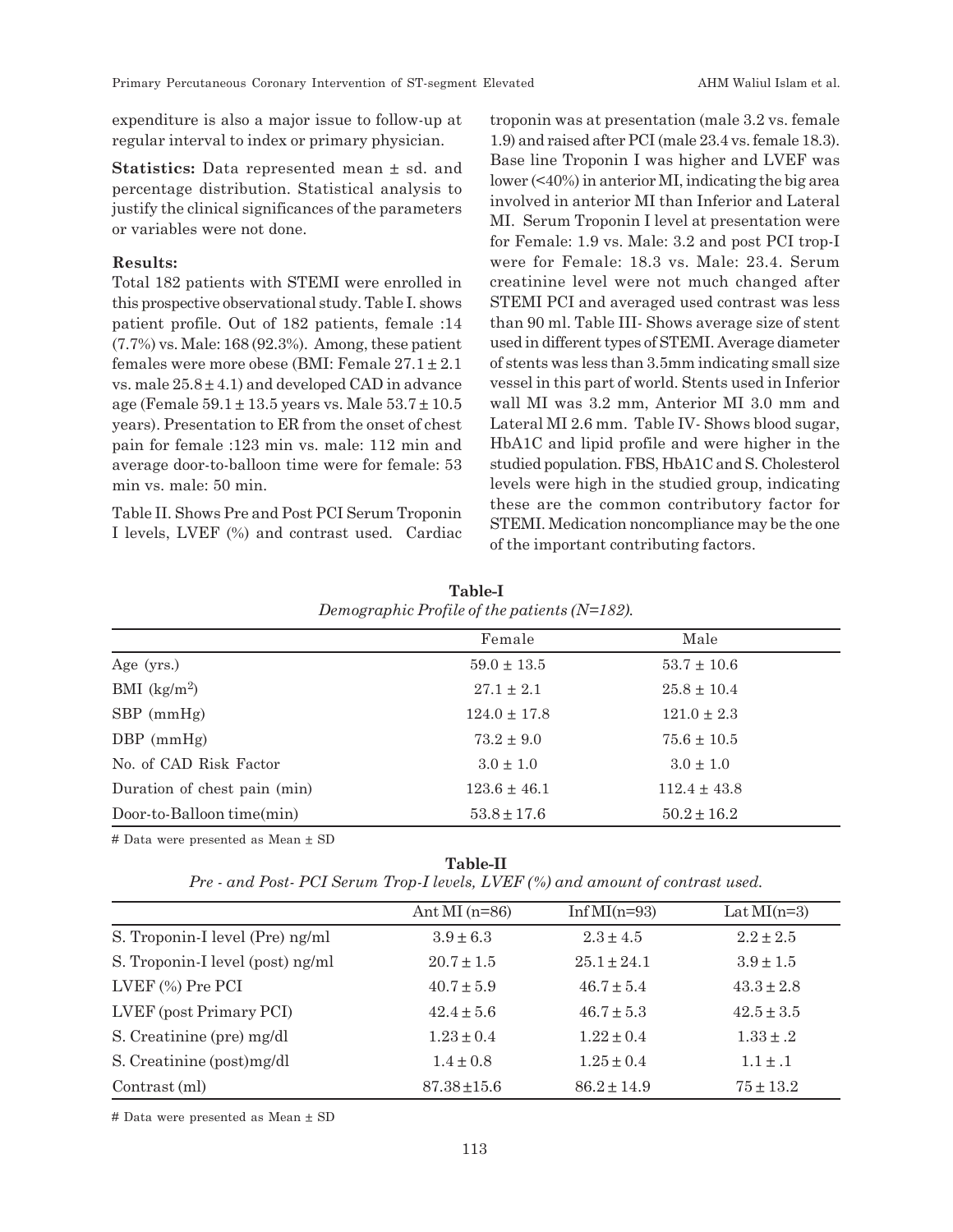|                | Stent Diameter (mm) | Stent Length (mm) |
|----------------|---------------------|-------------------|
| Anterior STEMI | $3.0 + 0.4$         | $29.8 + 11.1$     |
| Inferior STEMI | $3.2 + 0.7$         | $30.2 + 11.4$     |
| Lateral MI     | $2.6 + 0.3$         | $23.6 + 2.1$      |

**Table-III** *Average size of Stents used during primary PCI.*

# Data were presented as Mean ± SD

|                      | Ant MI           | Inf MI         | Lat MI         |
|----------------------|------------------|----------------|----------------|
| Blood Sugar (mmol/L) | $9.4 \pm 3.8$    | $8.2 \pm 2.2$  | $10.6 \pm 5.1$ |
| $HbA1C\%$            | $8.2 \pm 2.2$    | $7.1 \pm 1.6$  | $8.6 \pm 2.1$  |
| $TC$ (mg/dl)         | $179 \pm 63$     | $172 \pm 54$   | $261 \pm 93$   |
| $TG \, (mg/dl)$      | $174 \pm 181$    | $151 \pm 75$   | $457 \pm 333$  |
| $HDL$ (mg/dl)        | $35 \pm 9.1$     | $38 + 27$      | $44 \pm 14$    |
| $LDL$ (mg/dl)        | $113 \pm 50$     | $109 \pm 51$   | $142 + 45$     |
| $VLDL$ (mg/dl)       | $141.2 \pm 61.9$ | $137 \pm 51.6$ |                |
| Athero Index         | $5.5 \pm 2.6$    | $5.2 \pm 1.7$  | $7.2 \pm 4.4$  |

**Table-IV** *Average Biochemical parameters of the studied population.*

# Data were presented as Mean ± SD

Fig. 1. Shows the percentage distribution of CAD risk factors. Fig 2. Shows the distribution of incidence of MI, Primary PCI MI and death. Chest pain to presentation; out of hours 5 pm to 9 am were 75.5% (n=132) and peak hour 9 am to 5 pm 27.5% (n=50). Fig 3. Shows the percentage Shock, Sepsis, CHB, Cardiac Arrest and staged PCI. At presentation 10.4% (n=19) patents were in cardiogenic shock with STEMI, 8 (42.1%) patients with anterior MI, 11 (57.9%) in inferior MI group. Total 14 patient died after primary PCI, 6 (4.4%) in inferior MI group on same day, 8 (5.8%) were in anterior MI group. Admission with sepsis in 4 (2.2%), cardiac arrest in 4 (2.2%) patients. Total, 15 (8.2%) patients died; 14 (93.3%) within one week of primary PCI due to shock and poor LV function and subsequent development of LVF with arrhythmia and 1 (6.7%) patient died 6 months after pPCI due to other cause. Fig 4. Shows percentage distribution of Types of MI on ECG evidence and angiographic vessel involvement. Territory wise involvement of vessel; in anterior MI: LAD 85 (8.87%), LM-LAD 1 (1.2%), inferior MI group: RCA 70 (75.3%), LCX 21 (22.6%), LAD 2 (2.1%), in lateral MI LCX 2 (66.7%), Diagonal 1 (33.3%). Fig 5. Shows number of vessels and stents used. Total 184 stents deployed in 184 territory; 2 patient has double stent in same territory. Fig. 6. Shows percentage distribution of types of MI, PCI, and staged PCI. According to the involvement of myocardium infarction, STEMI diagnosis of Anterior MI were 47.3% (n=86) and Inferior MI 51.1% (n=93) and Lateral MI 1.6% (3). Among the Inf MI group: only Inferior MI 77%(n=72), Inferior-Post-lateral MI 20.4% (n=19), Inferior MI with RV infarction 2.2%( $n=2$ ). Fig. 7 shows the [percentage distribution of stented vessel territory. Fig. 8 shows the percentage distribution of different stents used. Among the common uses stent: Everolimus 53.8%(n=99), Sirolimus 22.3% (n=41), Zotarolimus 19.3%(n=35), Sirolimus with EPC 4.9% (9).



**Fig.-1:** *Percentage distribution of CAD risk factors.*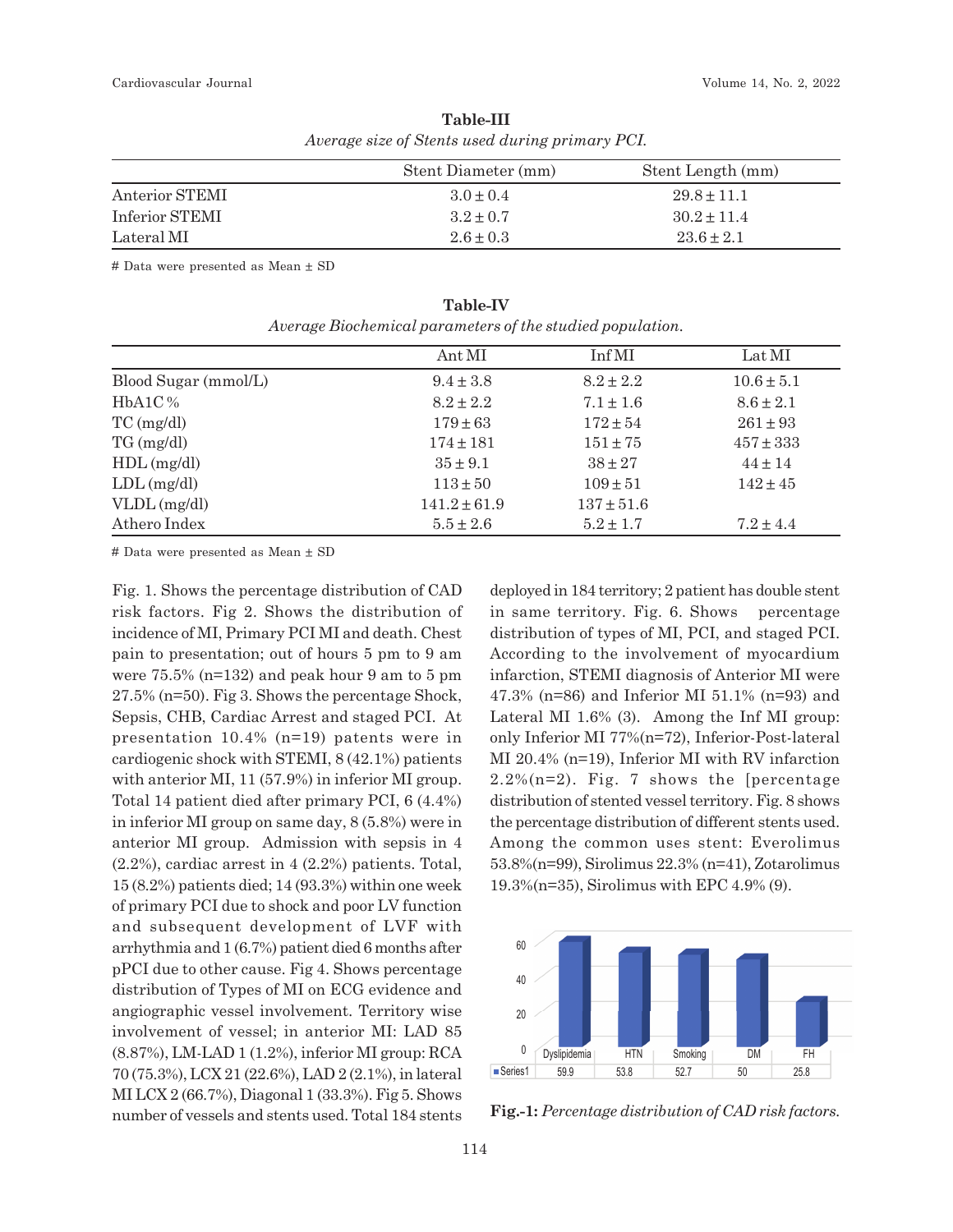

**Fig.-2:** *Percentage distribution of inidence of MI, Primary PCI and death in different time.*



*CHB, Cardiac Arrest and staged PCI.*



**Fig.-4:** *Percentage distribution Types of MI on ECG evidence and angiographic vessel involvement.*



**Fig.-5:** *Percentage distribution of number of vessels involved and stents deployed*



**Fig.-6:** *Percentage distribution of MI, primary PCI and Staged PCI*



**Fig.-7:** *Vessel Territory wise percentage distribution of stents used*

Total 184 stents deployed in 182 vessel, 2 patients had double stent deployed in one territory



**Fig.-8:** *Percentage distribution of different stents used*

#### **Discussion:**

Achieving rapid reperfusion is an essential step in the management of ST-segment Elevated MI. Although primary PCI is the preferred option, specially were Cath lab facilities available. Alternately, fibrinolysis as a part of Pharmacoinvasive approach followed by rapid CAG with PCI when necessary offer a reasonable alternative, when primary PCI impossible.

In our present study, we found that inferior wall STEMI was more 51.1% (n=93), followed by Anterior wall STEMI 47.3%(n=86) and Lateral wall STEMI 1.6%(n=3). Single vessel disease and single vessel *pPCI* is the commonest in this present study. LAD (47.8%) is the most common stented vessel of STEMI PCI followed by RCA (37.9%) and LCX, (11.5%) whereas LM (0.55%) and LM-LAD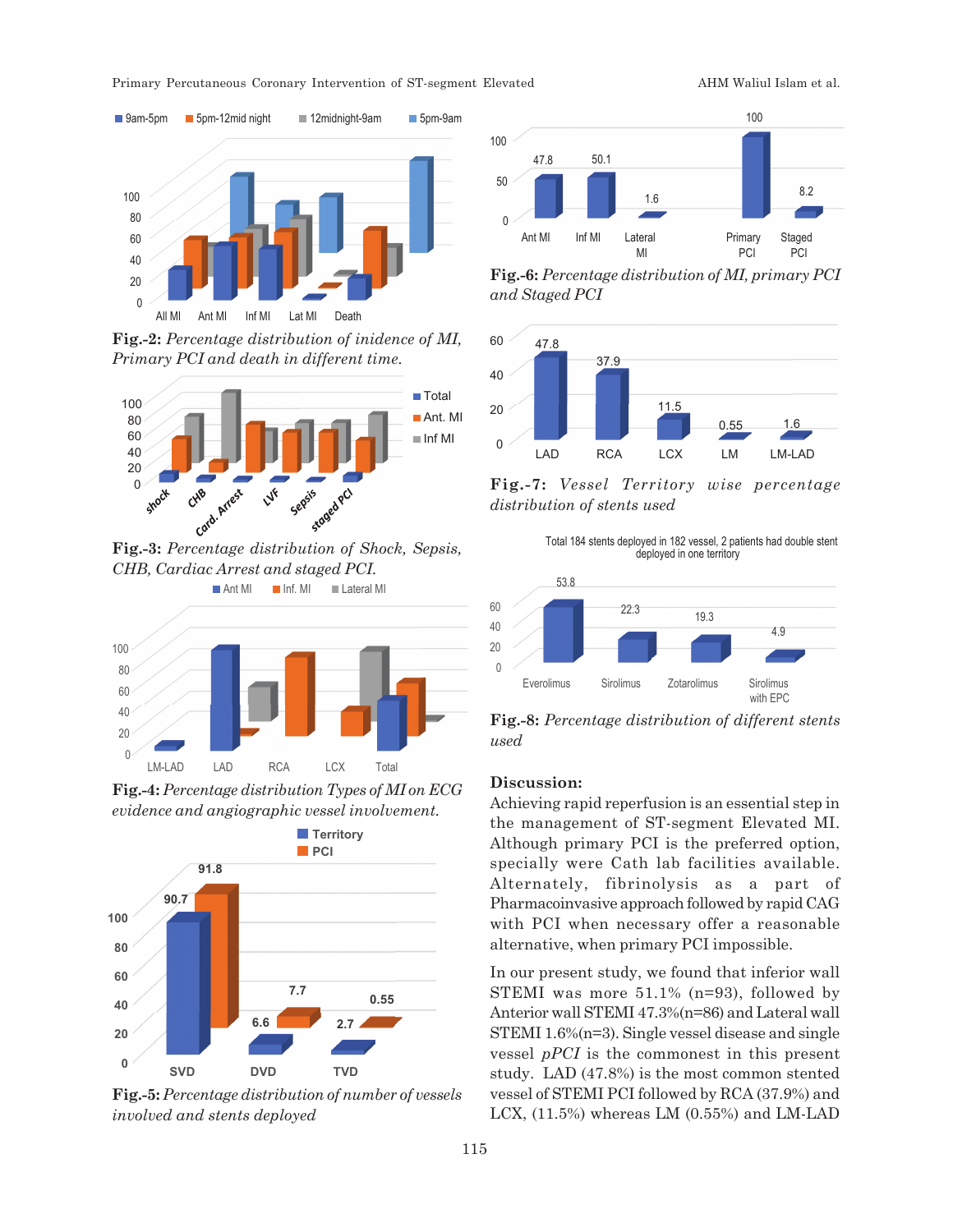(1.6%). Among the different drug eluting stent (DES) used, Everolimus (53.8%), Sirolimus (22.3%), Zotarolimus (19.3%0 and Sirolimus with EPC coating (4.9%). We found that in STEMI patient with Anterior wall MI, has greater release of Troponin-I level both pre- and post-PCI, along with low LV Ejection fraction indicated greater myocardial damage than Inferior wall and Lateral wall MI. In addition, poorly controlled Diabetes Mellitus as indicated by higher HbA1C and higher lipid levels in Anterior STEMI patients with high atherogenic Index, indicated that DM and Dyslipidemia plays key role in the development of MI in our population.

Early and complete (TIMI grade 3 flow) infarctrelated artery (IRA) patency and prompt myocardial salvage are of paramount importance to improve the clinical outcomes of STEMI patient.11 According to current guidelines primary PCI for restoring epicardial coronary blood flow to the IRA is the mainstay of therapy for STEMI patients.<sup>5</sup> As demonstrated previously, compared with TIMI grade 0-2 flow, patients with spontaneous reperfusion (SR) have smaller infarct size better preserved Left ventricular function and more favorable prognosis after successful pPCI.<sup>12</sup> Major threat to SR patients without primary PCI is reocclusion as persistent residual stenosis might be the sources of plaque rupture or thrombosis.

Many factors might contribute to success of STEMI percutaneous coronary intervention. Chest pain to door time, door to balloon, type stent used, different comorbidities are important and key determinant of stent patency and the risk of stent thrombosis. LV dysfunction, long term diabetes, renal impairment and the amount of contrast used all has impact on procedural success and survival outcome.

Chest pain to presentation in ED is an important predictor of survival outcome. In our present study we found that average time to presentation was less than 120 min from the onset of chest pain. As we found 72.5% patient were admitted in off pick hour, when city traffic was not that much, many are admitted after 5 pm to 9 am next day. Only, 27.5% (50) patients of the studied population admitted in pick hour (9 am to 5 pm). Door to balloon time is an important clinical determinant of better reperfusion and preserve large myocardium from damage after infarction. Symptom onset or "chest pain to Emergency Department presentation" and "door to balloon time" may be an important determinant of successful PCI in STEMI patient. In our study, average time of symptom onset to presentation was 113 min and door to balloon time was 50 min. Since approximately, 72.5 % patient admitted in off pick hour and primary PCI team move quickly to attend the patient. Door to balloon time is dependent on several variables, such as time to obtain access, time to engage the coronary artery and time to place the balloon at lesion.

McNamara et al.19 has demonstrated that time to primary PCI with longer door to balloon time was associated with increased in-hospital mortality in STEMI patients. Efforts has been given to reduce door to balloon time for all STEMI patients undergoing primary PCI. The use of single universal diagnostic catheter (Terumo Tiger) for initial angiography lessens at least one catheter exchange and hence decreases the diagnostic procedure time. Symptom onset to door time also needs to consider for successful PCI, especially our city in Dhaka, huge traffic congestion is a big drawback in reducing symptom onset to door time. Also, especially for female patient, most are not working and depends on family decision. So, this may also increase or delay to hospital admission from the onset of chest pain. Our overall socioeconomic and financial status may be an important key determinant for many of the patient not to avail the Pharmacoinvasive or primary PCI, rather conservative management.

In our present study no major or acute life threatening periprocedural bleeding or post procedural hematoma noted. Although, some of the author documented periprocedural bleeding are common and occur in up to 5% of cases performed in patients with acute coronary syndrome<sup>13</sup> and an important risk factor for better in-hospital outcome after successful STEMI PCI, including 30-day mortality, re-infarction and stroke.14 Patient with STEMI undergoing primary PCI are at highest risk for the development of access site bleeding complications.15 A significant proportion of bleeding is related to the access suite and trans-radial approach has been shown to reduce access site bleeding complications.16 Now a days,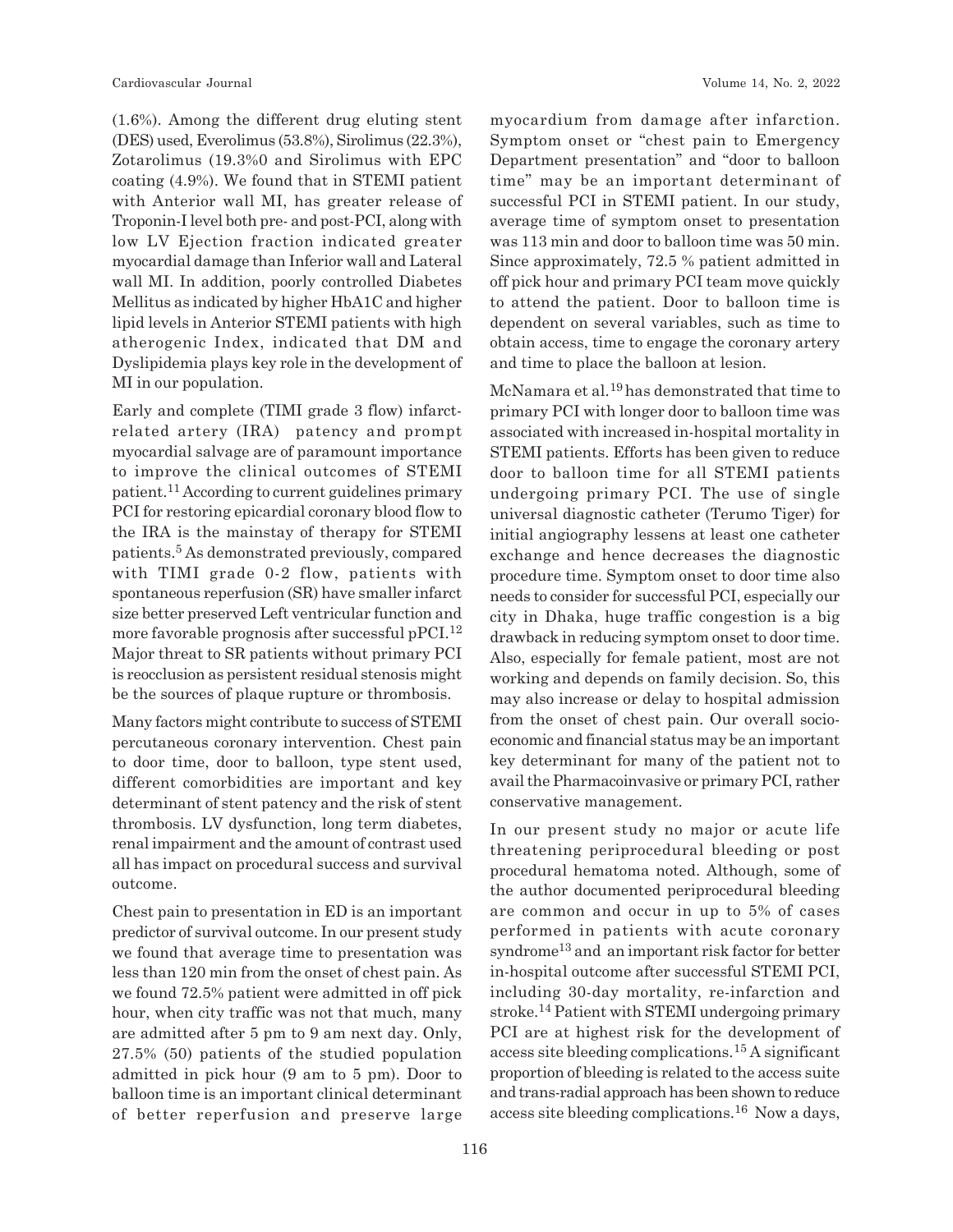trans radial PCI is frequently being used by interventionist.17 Despite the safety advantages, during the learning curve the procedure duration using trans radial PCI is longer than transfemoral in STEMI. Primary PCI by using radial approach provides similar door to balloon times to femoral approach and lower access site complications.<sup>18</sup> In our present study, only a few numbers of cases have done by using Radial approach, major bleeding was not noted through femoral route of intervention.

PCI of LM stem in STEMI is really challenging for interventionist, as this group of patients represents with higher rate of cardiogenic shock. It has reported that concurrent LM and non-LM PCI has worse outcome than isolated LM PCI in STEMI setting. 20 We have only 3 patients presented with anterior STEMI with shock and has angiographic LM-LAD disease. Two patients died and one survived after PCI. Published data on critical LM lesions in STEMI, has increasingly been managed invasively, more often with PCI than CABG.<sup>21</sup>

Many of the acute STEMI patient has angiographic multivessel disease. PCI of STEMI Patient presenting with angiographic multivessel disease is challenging to interventionist as many of the patient landed into Cath lab in out of hours, when emergent full supporting staffs not available and some of the lesions are complex and carries a lot of procedural risk. Doing PCI of infarct related artery (IRA) along with non-culprit vessel in same sitting is debatable. Guidelines has changed several times. Sometimes, recommending doing non-IRA in same sitting and some are recommending the IRA only and staged for non-IRA in later sittings. It is estimated that 40-65% of the patients presenting with STEMI have multivessel disease (MVD), which has been associated with worse clinical outcomes as compared to single vessel disease. $22,23$  With the advent of technical improvement in the coronary intervention, evolution of noble drug eluting stents, DAPT, intravascular imaging, FFR, OCT and active discussion regarding the safety of multivessel PCI have been undertaken into consideration to do in same sitting when indicated. In the analysis of HORIZON-AMI trial, recommended a deferred angioplasty strategy of nonculprit lesions should remain the standard approach in STEMI patients undergoing primary PCI, as multivessel PCI may be associated with a greater hazard for mortality and stent thrombosis.<sup>24</sup>

In our present study, 8.2% (n=15) patient had staged PCI for non-infarct related artery in later sitting.

STEMI with shock is really a life-threatening condition and complex interventional procedure which needs individual's expertise to deal with. In our present study 10.4% (n=19) patient, more in inferior wall MI vs. anterior wall MI (n=11 vs n-8) admitted with STEMI and Shock. In nonshock STEMI trial, ACC/AHA and European Society of Cardiology guidelines support primary PCI of infarct related artery, with PCI of non-culprit vessel in a later date.25,26 In 2013 American College of Cardiology Foundation/ American Heart Association (ACC/AHA) guidelines for the patient with ST-segment elevation MI give a class IIIB recommendation (harm) for PCI of a non-culprit artery at the time of primary PCI in same sitting.<sup>5</sup> The 2014 European Society of Cardiology (ESC/ EACTS) guidelines, $27$  however, give class IIb recommendation for immediate revascularization of nonculprit artery in select patient. Later, Bangalore S et al.,28 demonstrated that in STEMI patients, immediate or staged complete revascularization results in significant reduction in major adverse cardiovascular events driven largely by reduction in repeat revascularization with no firm evidence for the reduction in death or myocardial infarction when compared with culprit only revascularization. In recent published article in JAMA, that multivessel PCI in STEMI patient, has worst outcome and suggest harm with this strategy.<sup>29</sup>

As we know both acute and sub-acute stent thrombosis are key determinant of long-term survival outcome of STEMI patient undergoing PCI. Type of stent is one of the key factors,  $30$  as drug eluting stents have been shown to significantly reduce the rate of restenosis and target lesion revascularization.31 Concerns has raised about the long-term safety of DES in treating STEMI patient. The use of new generation DES in STEMI patients undergoing primary PCI is safe in short and long term follow up, with a lower risk of early/ late stent thrombosis.32 Among the studied patient, relook CAG done in 4.9%(n=9) patients, stent patent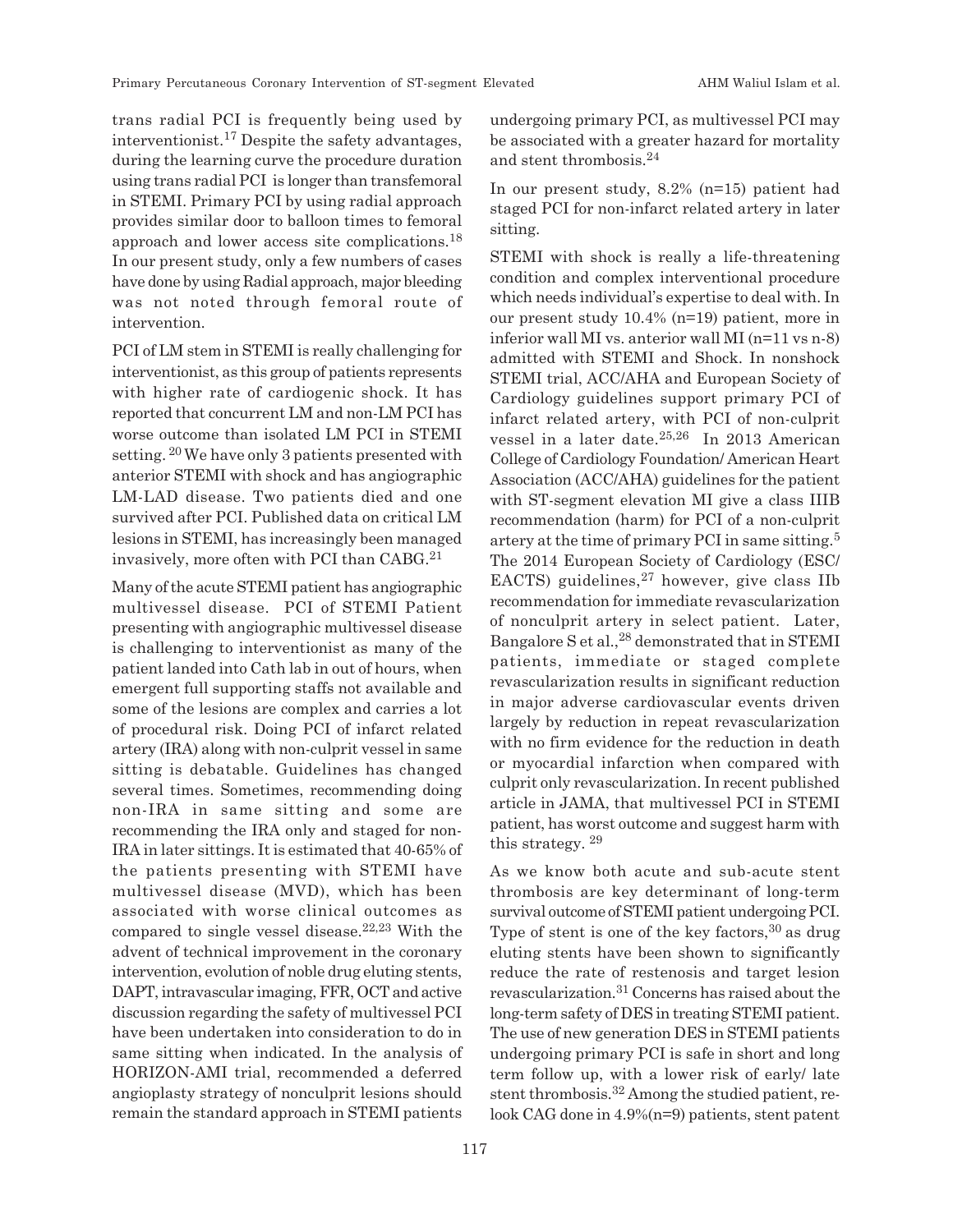in 77.8% (n=7) patients. Total 1.1% (n=2) had CABG done after three months of Primary PCI due to restenosis.

As we knew, platelet activation is increased in STEMI patient.<sup>33</sup> Moreover, a delay in arterial healing has been recognized at the culprit site in STEMI patient compared with patient treated for stable angina.34 PCI in STEMI patient is therefore associated with a higher risk of stent thrombosis.<sup>35</sup>

In our present study, 15 (8.2%) patients died, 14 within one week and one after six months. Shock is one of the important contributory factors in death and associated in anterior MI in 9 (60%) and inferior MI 6 (40%). Death among patient undergoing primary PCI is not an uncommon phenomenon. Literature published mortality >7% at 1 year in STEMI patient. In the first 7 days relatively high risk of death about 3.4% mainly due to cardiogenic shock, cerebral anoxia after cardiac arrest and malignant arrhythmias.36 We found Complete Heart block is mostly associated in Inferior MI, one patient died in CHB group associated with Shock. Patient who survived the acute phase of STEMI treated with primary PCI have an excellent late cardiac prognosis.<sup>37</sup>

**Limitations of the study:** This is an observational prospective cohort study only. Data were analyzed as mean  $\pm$  sd. and percentage distribution of different variables. Among the different variables, no comparative statistical analysis was done.

#### **Conclusion:**

In this prospective observational cohort study, we found that PCI is a good and effective treatment modality in treating STEMI patient with better myocardial salvage and avoidance of lifethreatening complications. Our procedural success rate is 91.8% and patients are doing well with regular follow up at our OPD 12-months after primary PCI.

#### **Future perspective:**

Acute ST-Segment elevation Myocardial Infarction (STEMI) is a life-threatening emergency, needs early intervention either by pharmacotherapy by fibrinolysis and shift to Cath lab facility for rescue or elective PCI or primary PCI in a center with Cath lab facilities. Thus, to offer better myocardial salvage and avoid life threatening arrhythmia or failure. In Bangladesh, many centers Cath lab facilities available and doing primary PCI in STEMI patient. We do not have national data on how many STEMI patient underwent coronary angiography and how many has primary PCI done. We need to form a common authority regarding STEMI management and set a common protocol with database. So, we all can work together with better integrity for the patient to alleviate symptoms and complication and thus to reduce the mortality and improve morbidity.

### **Conflict of Interest - None.**

#### **References:**

- 1. Fox K. Management of acute coronary syndromes. Variations in practice and outcome. Findings from the Global Registry of Acute Coronary Events (GRACE). *Eur Heart J*. 2002;23(15):1177-1189. doi:10.1053/euhj.2001.3081
- 2. Canto J. The Association of Sex and Payer Status on Management and Subsequent Survival in Acute Myocardial Infarction. *Arch Intern Med*. 2002;162(5):587. doi:10.1001/archinte.162.5.587
- 3. Xavier D, Pais P, Devereaux P et al. Treatment and outcomes of acute coronary syndromes in India (CREATE): a prospective analysis of registry data. *The Lancet*. 2008;371(9622):1435-1442. doi:10.1016/s0140- 6736(08)60623-6
- 4. Mohanan P, Mathew R, Harikrishnan S et al. Presentation, management, and outcomes of 25 748 acute coronary syndrome admissions in Kerala, India: results from the Kerala ACS Registry. *Eur Heart J*. 2012;34(2):121-129. doi:10.1093/eurheartj/ehs219
- 5. O'Gara P, Kushner F, Ascheim D et al. 2013 ACCF/ AHA Guideline for the Management of ST-Elevation Myocardial Infarction. *J Am Coll Cardiol*. 2013;61(4):e78-e140. doi:10.1016/j.jacc.2012.11.019
- 6. Task Force on the management of ST-segment elevation acute myocardial infarction of the European Society of Cardiology (ESC), Steg PG, James SK, et al. ESC Guidelines for the management of acute myocardial infarction in patients presenting with ST-segment elevation. *Eur Heart J*. 2012;33(20):2569-2619. doi:10.1093/eurheartj/ehs215
- 7. Rentrop K, Blanke H, Karsch K et al. Acute myocardial infarction: Intracoronary application of nitroglycerin and streptokinase. *Clin Cardiol*. 1979;2(5):354-363. doi:10.1002/clc.4960020507
- 8. Selection of reperfusion therapy for individual patients with evolving myocardial infarction. *Eur Heart J*. 1997; 18(9):1371-1381. doi:10.1093/oxfordjournals. eurheartj. a015461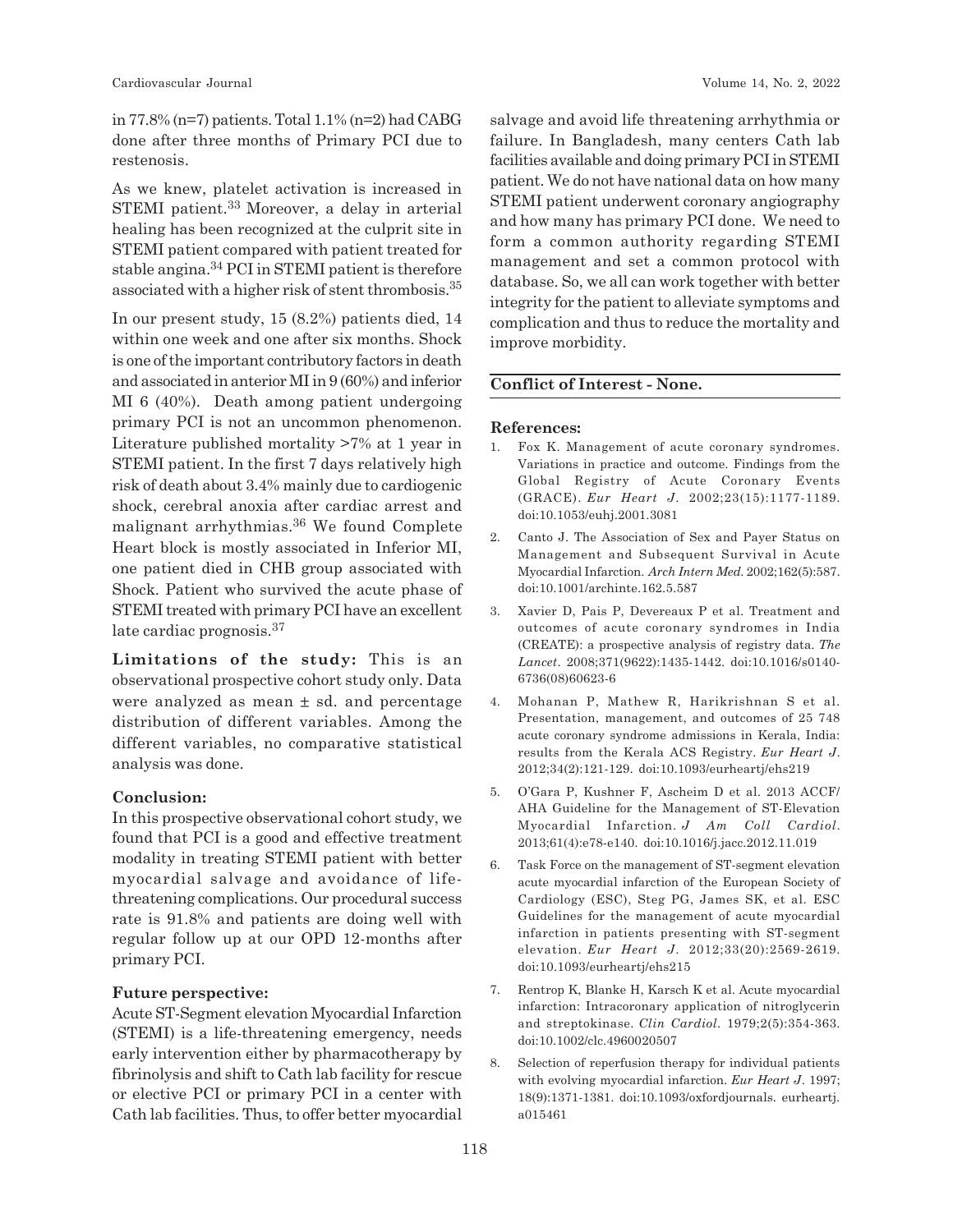Primary Percutaneous Coronary Intervention of ST-segment Elevated AHM Waliul Islam et al.

- 9. Simoons ML, Vos J, Tijssen JG et al. Long-term benefit of early thrombolytic therapy in patients with acute myocardial infarction: 5 year follow-up of a trial conducted by the Interuniversity Cardiology Institute of The Netherlands. *J Am Coll Cardiol*. 1989;14(7):1609- 1615. doi:10.1016/0735-1097(89)90003-x
- 10. Ibanez B, James S, Agewall S et al. 2017 ESC Guidelines for the management of acute myocardial infarction in patients presenting with ST-segment elevation: the task force for the management of acute myocardial in patients presenting ST segment elevation of the European Society of Cardiology (ESC). *Eur Heart J* 2018; 39(2): 119-177. doi.org/10.1093/eurheartj/ehx393
- 11. Zeymer U, Huber K, Fu Y, et al. Impact of TIMI 3 patency before primary percutaneous coronary intervention for ST-elevation myocardial infarction on clinical outcome: results from the ASSENT-4 PCI study. *Eur Heart J Acute Cardiovasc Care*. 2012;1(2):136-142. doi:10.1177/ 2048872612447069
- 12. Christian TF, Milavetz JJ, Miller TD, Clements IP, Holmes DR, Gibbons RJ. Prevalence of spontaneous reperfusion and associated myocardial salvage in patients with acute myocardial infarction. *Am Heart J*. 1998;135(3):421-427. doi:10.1016/s0002-8703(98)70317- 5
- 13. Moscucci M, Fox KA, Cannon CP, et al. Predictors of major bleeding in acute coronary syndromes: the Global Registry of Acute Coronary Events (GRACE). *Eur Heart J*. 2003;24(20):1815-1823. doi:10.1016/s0195- 668x(03)00485-8
- 14. Rao SV, Eikelboom JA, Granger CB, Harrington RA, Califf RM, Bassand JP. Bleeding and blood transfusion issues in patients with non-ST-segment elevation acute coronary syndromes. *Eur Heart J*. 2007;28(10):1193- 1204. doi:10.1093/eurheartj/ehm019
- 15. Rao SV, Ou FS, Wang TY, et al. Trends in the prevalence and outcomes of radial and femoral approaches to percutaneous coronary intervention: a report from the National Cardiovascular Data Registry. *JACC Cardiovasc Interv*. 2008;1(4):379-386. doi:10.1016/ j.jcin.2008.05.007
- 16. Verheugt FW, Steinhubl SR, Hamon M, et al. Incidence, prognostic impact, and influence of antithrombotic therapy on access and nonaccess site bleeding in percutaneous coronary intervention. *JACC Cardiovasc Interv*. 2011;4(2):191-197. doi:10.1016/j.jcin.2010.10.011
- 17. De Carlo M, Borelli G, Gistri R, et al. Effectiveness of the transradial approach to reduce bleedings in patients undergoing urgent coronary angioplasty with GPIIb/ IIIa inhibitors for acute coronary syndromes. *Catheter Cardiovasc Interv*. 2009;74(3):408-415. doi:10.1002/ ccd.22008
- 18. Pancholy S, Patel T, Sanghvi K, Thomas M, Patel T. Comparison of door-to-balloon times for primary PCI using transradial versus transfemoral approach. *Catheter Cardiovasc Interv*. 2010;75(7):991-995. doi:10.1002/ccd.22425
- 19. McNamara R, Wang Y, Herrin J et al. Effect of Doorto-Balloon Time on Mortality in Patients With ST-Segment Elevation Myocardial Infarction. *J Am Coll Cardiol*. 2006;47(11):2180-2186. doi:10.1016/ j.jacc.2005.12.072
- 20. Pedrazzini G, Radovanovic D, Vassalli G et al. Primary Percutaneous Coronary Intervention for Unprotected Left Main Disease in Patients With Acute ST-Segment Elevation Myocardial Infarction. *JACC: Cardiovascular Interventions*. 2011; 4(6): 627-633. doi:10.1016/ j.jcin.2011.04.004
- 21. Corti R, Toggweiler S. PCI in acute left main disease: a paradigm shift or a new reality?. *Eur Heart J*. 2009;30(19):2295-2296. doi:10.1093/eurheartj/ehp354
- 22. Sorajja P, Gersh B, Cox D et al. Impact of multivessel disease on reperfusion success and clinical outcomes in patients undergoing primary percutaneous coronary intervention for acute myocardial infarction. *Eur Heart J*. 2007;28(14):1709-1716. doi:10.1093/eurheartj/ehm184
- 23. Muller D, Topol E, Ellis S, Sigmon K, Lee K, Califf R. Multivessel coronary artery disease: A key predictor of short-term prognosis after reperfusion therapy for acute myocardial infarction. *Am Heart J*. 1991;121(4):1042- 1049. doi:10.1016/0002-8703(91)90661-z
- 24. Kornowski R, Mehran R, Dangas G et al. Prognostic impact of staged versus "one-time" multivessel pci in acute st-segment elevation myocardial infarction: longterm analysis from the HORIZONS-AMI trial. *J Am Coll Cardiol*. 2011; 57(14):E1653. doi:10.1016/s0735- 1097(11)61653-7
- 25. Kushner F, Hand M, Smith S et al. 2009 Focused Updates: ACC/AHA Guidelines for the Management of Patients With ST-Elevation Myocardial Infarction (Updating the 2004 Guideline and 2007 Focused Update) and ACC/AHA/SCAI Guidelines on Percutaneous Coronary Intervention (Updating the 2005 Guideline and 2007 Focused Update). *J Am Coll Cardiol*. 2009;54(23):2205-2241. doi:10.1016/j.jacc.2009.10.015
- 26. Van de Werf F, Bax J, Betriu A et al. Management of acute myocardial infarction in patients presenting with persistent ST-segment elevation: the Task Force on the Management of ST-Segment Elevation Acute Myocardial Infarction of the European Society of Cardiology. *Eur Heart J*. 2008; 29(23):2909-2945. doi:10.1093/eurheartj/ehn416
- 27. Windecker S, Kolh P, Alfonso F et al. 2014 ESC/EACTS Guidelines on myocardial revascularization. *EuroIntervention*. 2015; 10(9):1024-1094. doi:10.4244/ eijy14m09\_01
- 28. Bangalore S, Toklu B, Wetterslev J et al. Complete versus culprit-only revascularization for St-segment elevation myocardial infarction and multivessel disease. *Circ Cardiovasc Interv* 2005; e02142. Doi:10.1161/CIRc Interv 114.002142
- 29. Khera R, Secemsky EA, Wang Y et al. revascularization Practices and Outcomes in Patients with Multivessel